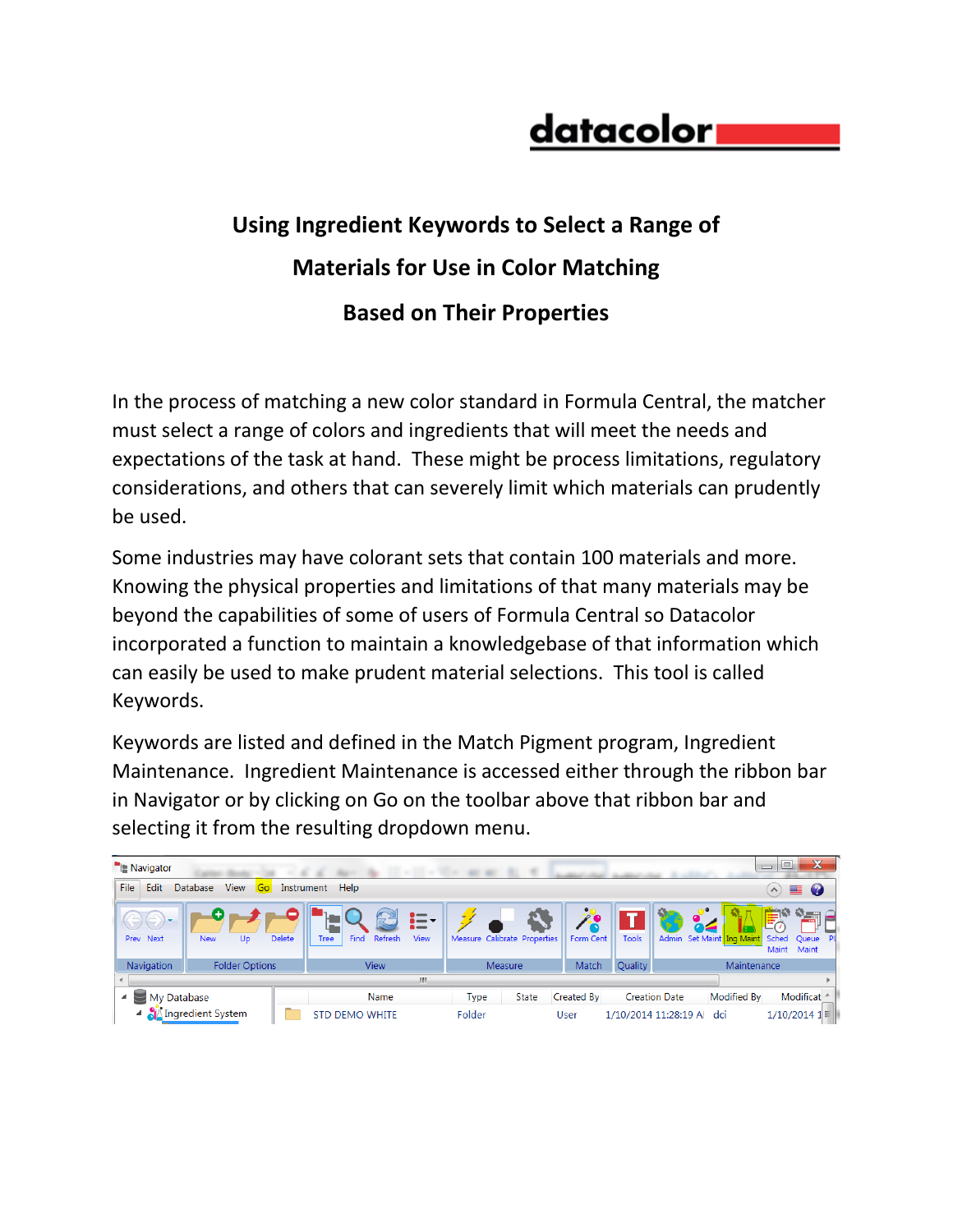To open the Keyword function in Ingredient Maintenance, click on that button on its ribbon bar.

| X<br>$\Box$<br><sup>e</sup> Ingredient Maintenance<br>$\equiv$                                                                                        |                                                                                                                                                                                                                                                                            |                                                                                                                                                 |  |  |  |  |  |
|-------------------------------------------------------------------------------------------------------------------------------------------------------|----------------------------------------------------------------------------------------------------------------------------------------------------------------------------------------------------------------------------------------------------------------------------|-------------------------------------------------------------------------------------------------------------------------------------------------|--|--|--|--|--|
| File Edit View Go Tools Help                                                                                                                          |                                                                                                                                                                                                                                                                            |                                                                                                                                                 |  |  |  |  |  |
| Group: None                                                                                                                                           | New Ingredient <b>N</b> New Lot<br>$\vert \cdot \vert$                                                                                                                                                                                                                     | HFB<br>$\blacktriangleright$ $\blacktriangleright$ $\blacktriangleright$<br>$\bullet$<br>$ \mathbf{q} $ $ \mathbf{q} $                          |  |  |  |  |  |
| Ingredient Name<br>Δ<br>Additive A<br>Ingredient Group<br>None<br>Ingredient Abbreviation<br>Ingredient Type<br>Auxiliary<br>Display Rank<br>Priority | Ingredient Lot ID<br>J<br>RTM FRA101 -<br>$\blacktriangledown$<br>Density<br>$KG =   / L$<br>0.7280<br>$\vert \mathbf{v} \vert$<br>$\overline{\phantom{a}}$<br>Cost<br>$6.66 - $$<br>$J$ L<br>$ \mathbf{v} $<br>Strength<br>100.0000 %<br>$\blacktriangledown$<br>40<br>50 | Assign Ingredient Additive A<br>త<br>☑<br>##<br>FDA Approved<br>$\Box$<br><b>Heat Resistance</b><br>250<br>$\Box$<br>Lightfast<br>$\Box$<br>0.0 |  |  |  |  |  |
| 沢                                                                                                                                                     | Components                                                                                                                                                                                                                                                                 | πß<br>Lot History                                                                                                                               |  |  |  |  |  |
| I<br>J.<br>۰<br>⊽<br>⊽<br>RTM FRA101                                                                                                                  | 畅<br>蛏<br>强<br>C<br>KG/L<br>6.66<br>100.00<br>0.7280                                                                                                                                                                                                                       | H<br>雦<br>醖<br>L<br>11/23/1999 *<br>$\overline{\phantom{a}}$                                                                                    |  |  |  |  |  |
|                                                                                                                                                       |                                                                                                                                                                                                                                                                            |                                                                                                                                                 |  |  |  |  |  |

What is display is a grid where Keywords can be created, edited, defined and deleted. In the above display, that grid shows this is where the appropriate properties can be assigned to any and all materials in Ingredient Maintenance. Notice the labeling states this is set to assign the appropriate properties and any values for those properties to the ingredient Additive A.

The three keywords available in this screen are FDA Approved, Heat Resistance, and Lightfastness. The checkbox next to each keyword can be checked if this keyword/property is appropriate to this ingredient, Additive A. In this example, FDA Approved is either a Yes or a No answer. If it is in fact an FDA Approved material, you would enter a check into that box. If it is not, you would leave it blank.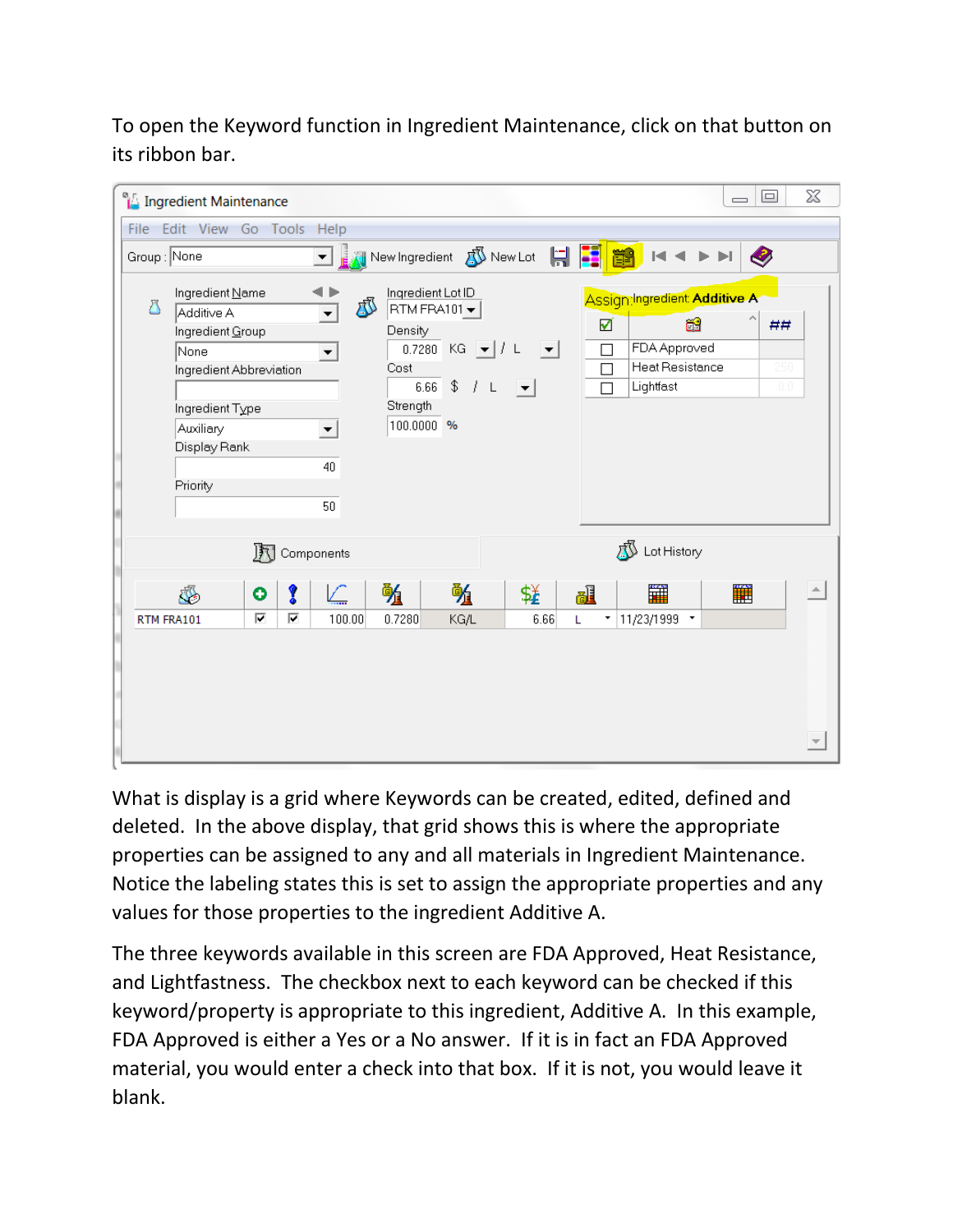If you were to assign the keyword Heat Resistance to Additive A, you would need to put a number in the column Keyword Numerical Value. For example, if Additive A had heat resistance up to and including 400 F, you would enter 400 in that column alongside of it. Similarly, Lightfastness may have a standardized scale of values where the highest value is 8. If Additive A had a lightfastness value of 6, you would enter 6 into that column alongside of it.

You can create new keywords by right-clicking in that grid area and then clicking on New Keyword.



As an example, let's add the Keyword Lead (ppm) for lead content in parts per million. Since this will have a numerical value, we click on the checkbox next to the Keyword name and we get two more columns: minimal value possible in the left hand column, and a default value (which can be overwritten as need be) for lead content.

Again, right-clicking in the grid will allow you add more Keywords, delete, rename or edit existing keywords.

The next step would be to go through all the ingredients in Ingredient Maintenance and assign the appropriate Keywords and the values where needed for each material.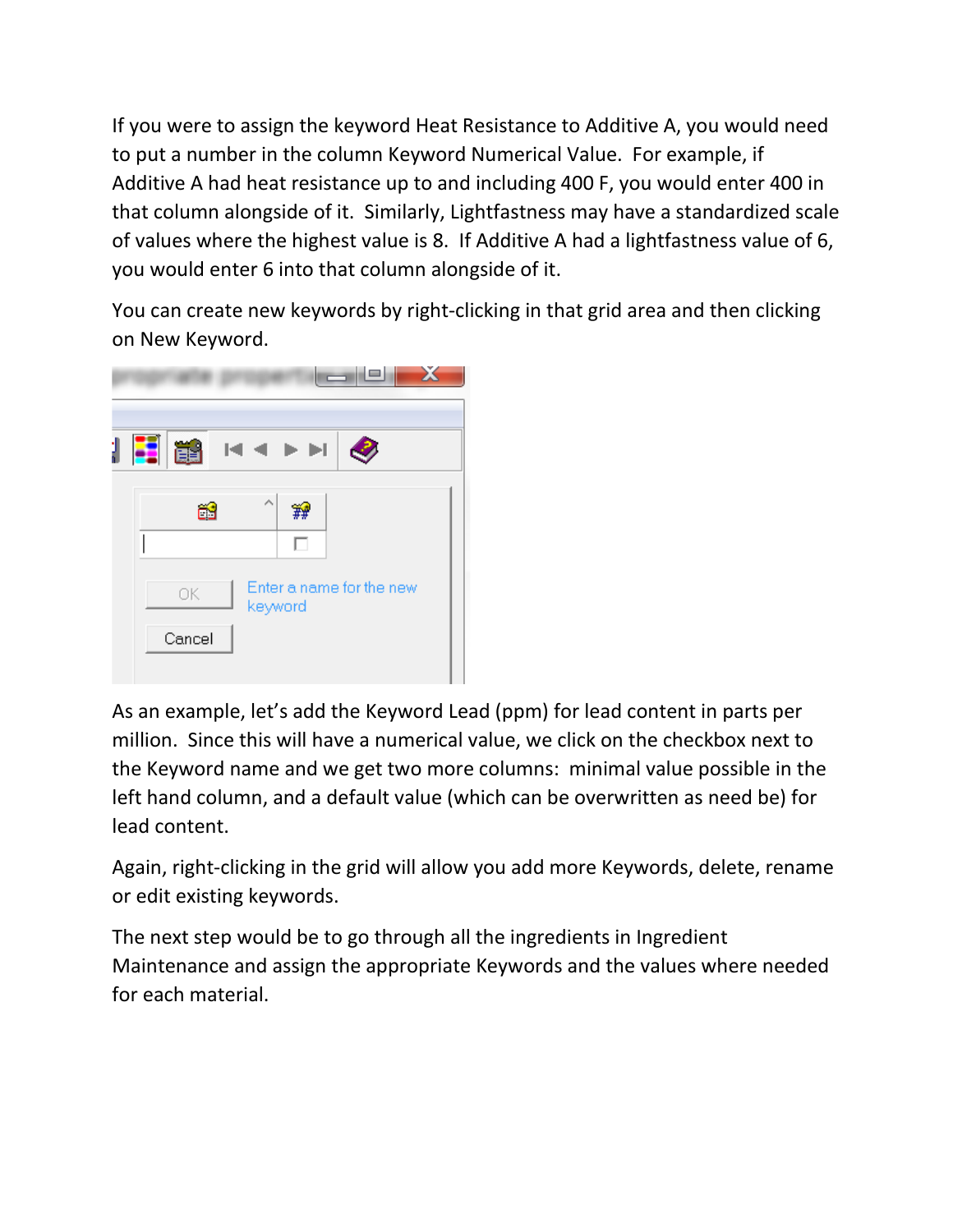|                               | $= \mathbf{P} $     |     |  |  |  |  |
|-------------------------------|---------------------|-----|--|--|--|--|
| <b>Ei ei</b>                  | $M \triangleleft N$ |     |  |  |  |  |
| Assign:Ingredient: Additive A |                     |     |  |  |  |  |
| ✔                             | ő                   | ##  |  |  |  |  |
|                               | FDA Approved        |     |  |  |  |  |
|                               | Heat Resistance     | 250 |  |  |  |  |
| ॹ                             | Lead (ppm)          | 1.0 |  |  |  |  |
|                               | Lightfast           | 0.0 |  |  |  |  |

That value column will stay empty until you check the Keyword Lead (ppm) and then you can put the actual lead content in ppm in there for Additive A.

In the color formulation and correction program, Formula Central, when you are starting a color match to a new colorant standard, you will need to select which materials are appropriate for the requirements of the particular match. This selection is done in Browse/Select Ingredients which is accessed by clicking on that button in its ribbon bar or clicking on Tools on the toolbar above the ribbon bar, or using the hotkey, F5.

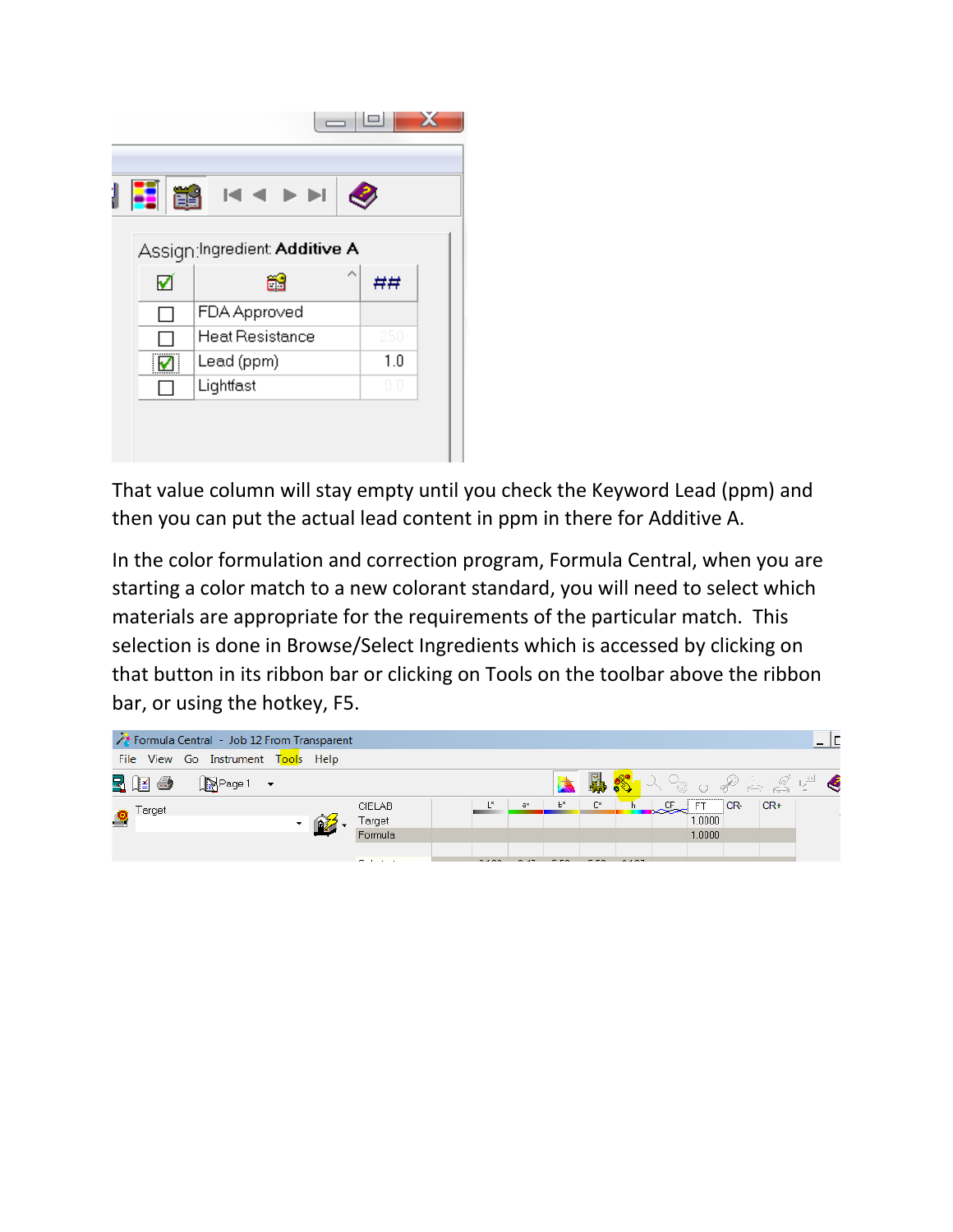| Select Ingredients<br>۰                                                                                 | $\mathbf x$<br>画<br>$\overline{\phantom{0}}$                                                                                                                                                                                                                                                                                                                                                                                               |
|---------------------------------------------------------------------------------------------------------|--------------------------------------------------------------------------------------------------------------------------------------------------------------------------------------------------------------------------------------------------------------------------------------------------------------------------------------------------------------------------------------------------------------------------------------------|
| View                                                                                                    |                                                                                                                                                                                                                                                                                                                                                                                                                                            |
| Choose Ingredients From<br>C Colorant Set<br>Transparent<br>▼                                           | Name<br>Ingredient Keywords<br>H<br>V<br>Į<br>⋗⋍                                                                                                                                                                                                                                                                                                                                                                                           |
| Number of Ingredients (Colorants) in a<br>Formula<br>Minimum<br>1<br>Maximum<br>4<br>□ Consider Recycle | <b>Z</b> Flex Yellow<br>100.0000 Volume<br>0.0000<br>✔<br><b>Flex Red</b><br>100.0000 Volume *<br>0.0000<br>$\sim$<br>100.0000 Volume<br>√<br>Flex Green<br>0.0000<br>$\sim$<br>✔<br>100.0000 Volume *<br>Flex Blue<br>0.0000<br>$\sim$<br>100.0000 Volume "<br>ᢦ<br><b>Flex Violet</b><br>0.0000<br>✔<br>100.0000 Volume *<br>Flex Black<br>0.0000<br>$\sim$<br>100.0000 Volume *<br>√<br>0.0000<br>Flex Clear<br>$\sim$<br>HI.<br>Þ<br>∢ |
|                                                                                                         | ?{} Apply Keyword Query<br>$?$ Help<br>X Cancel<br>$\vee$ OK                                                                                                                                                                                                                                                                                                                                                                               |

Clicking on the tab Ingredient Keywords will make keyword selection available.